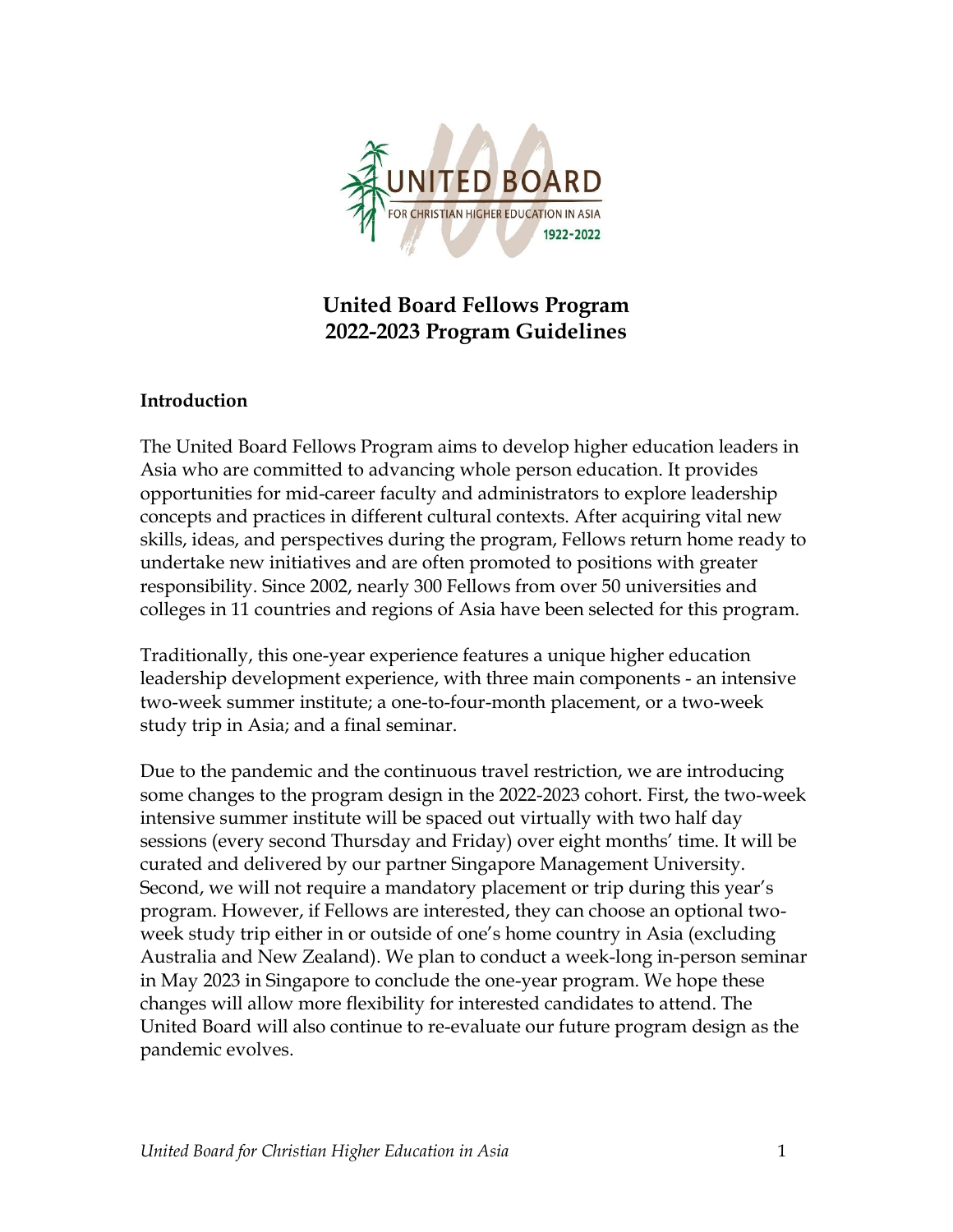The United Board will cover all program-related costs, except for the visa, health insurance, ground transportation, and incidentals.

### **Program Duration**

The 2022-2023 program will be held from August 2022 to June 2023. However, the final seminar may be extended due to COVID-19 related travel restrictions.

### **Program Structure**

### Leadership Institute

The 2022-2023 cohort will begin their Fellows Program with a virtual leadership institute, to be hosted at the Singapore Management University (SMU). This leadership institute will capture the same content of our regular summer institute, however since it will be delivered virtually, it will be spaced out over eight months instead of two weeks. Fellows will expect two half-day sessions every second Thursday and Friday starting from August 2022.

The leadership institute will offer leaders of colleges and universities opportunities to explore holistic education model and Asian higher education leadership, in the areas of teaching, learning, and research. We shall also examine how leaders can exemplify themselves as practitioners of holistic leadership, in the intellectual, spiritual and ethical dimensions. Each participant will work on a case study as a knowledge product of their leadership reflection.

# **Study Trip (Optional)**

Given the travel restrictions, we have removed the Asia Placement, instead Fellows can choose to design and arrange by themselves a two-week study trip with the United Board's pre-approval. Fellows could travel either within their home country or to another country in Asia for a minimum of ten working days (two weeks), visiting higher education institutions for in-depth benchmarking. Note that Australia and New Zealand are excluded from the study trip options.

## Leadership Seminar

Fellows will convene for a summative seminar in Singapore, where all cohort participants will reflect on their journey, and share ideas on implementing learned concepts at their home institutions. Note that if the majority of the cohort are restricted from traveling, we shall postpone this component of the program till a later date. Fellows have the choice to opt for virtual participation should there be concerns of traveling internationally.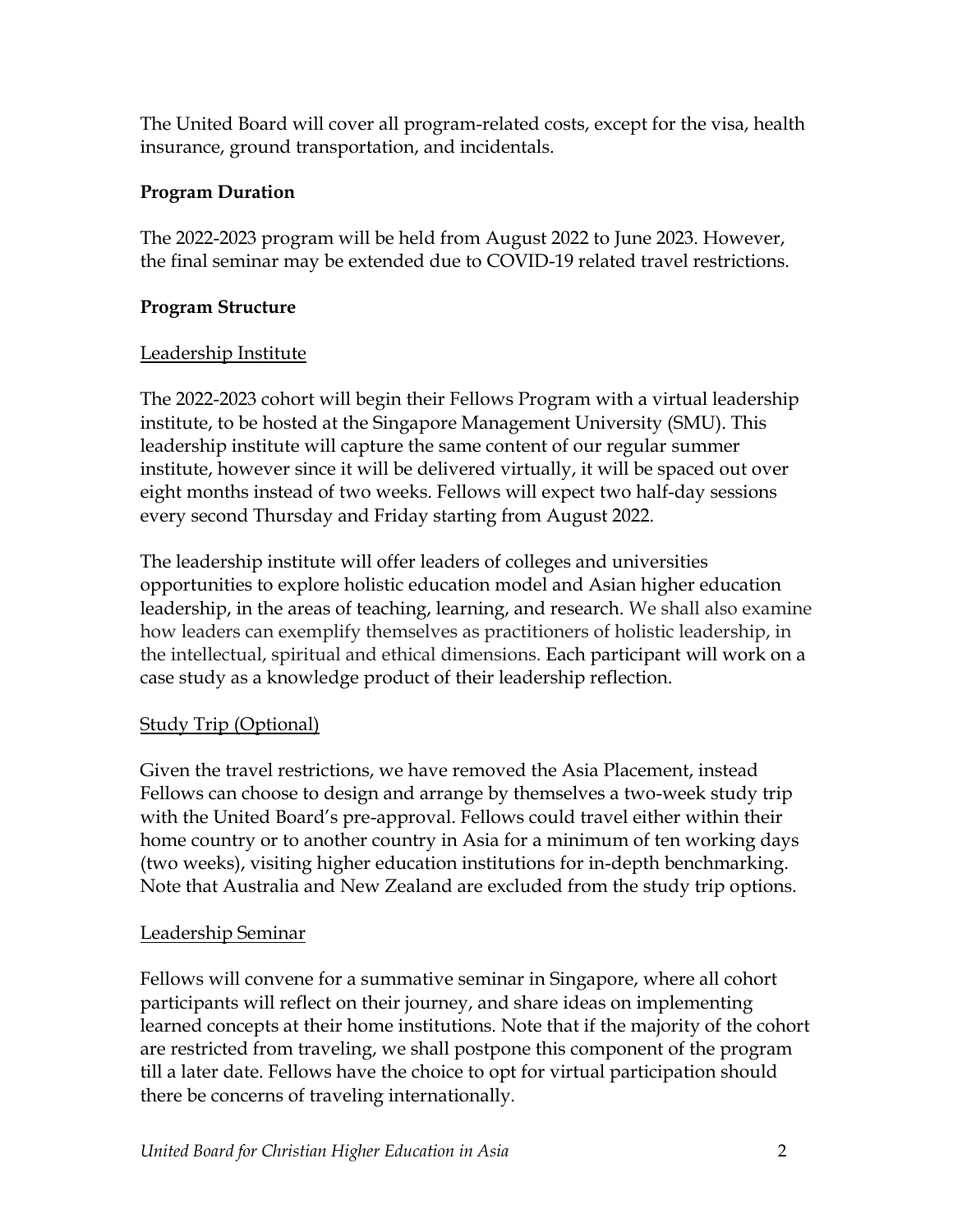## **Eligibility**

Successful applicants will demonstrate the following traits or accomplishments:

- a full-time academic position at a college or university in the United Board network;
- demonstrated leadership within their home institutions, with the potential to assume larger roles and responsibilities. Preference will be given to those with substantial administrative experience;
- the commitment to return to their home institutions after the completion of the program;
- recognized as being thoughtful, respected, engaged, and dedicated to making changes within their home institution or larger communities;
- fluent in written and spoken English;
- under 45 years old by the time of application, or have at least 15 or more years of service before retirement at the home institutions;
- a doctoral-level or terminal degree preferred.

*\*Please note: Former Fellows are not eligible to reapply for the Program; however, we welcome your recommendations for candidates.* 

# **Application Requirements& Timeline**

- 1. Nomination form from the head of institution or senior administrator
- 2. Application form and essays
- 3. Curriculum vitae (CV)

*\*we strongly encourage both nomination and application to be submitted via our new online portal [\(https://unitedboard.smapply.io](https://unitedboard.smapply.io/) ).* 

| <b>February 27, 2022</b> | Deadline for submitting nomination  |
|--------------------------|-------------------------------------|
| March 27, 2022           | Deadline for submitting application |
| <b>April 2022</b>        | Application review and interview    |
| Early June, 2022         | Announcement of application results |

## **Estimated Dates**

Applicants are strongly recommended to fill in the online application form and upload all supporting documents through our online portal [\(https://unitedboard.smapply.io](https://unitedboard.smapply.io/) ). If you encounter difficulty with online application, please contact our staff.

More information is available at www.unitedboard.org.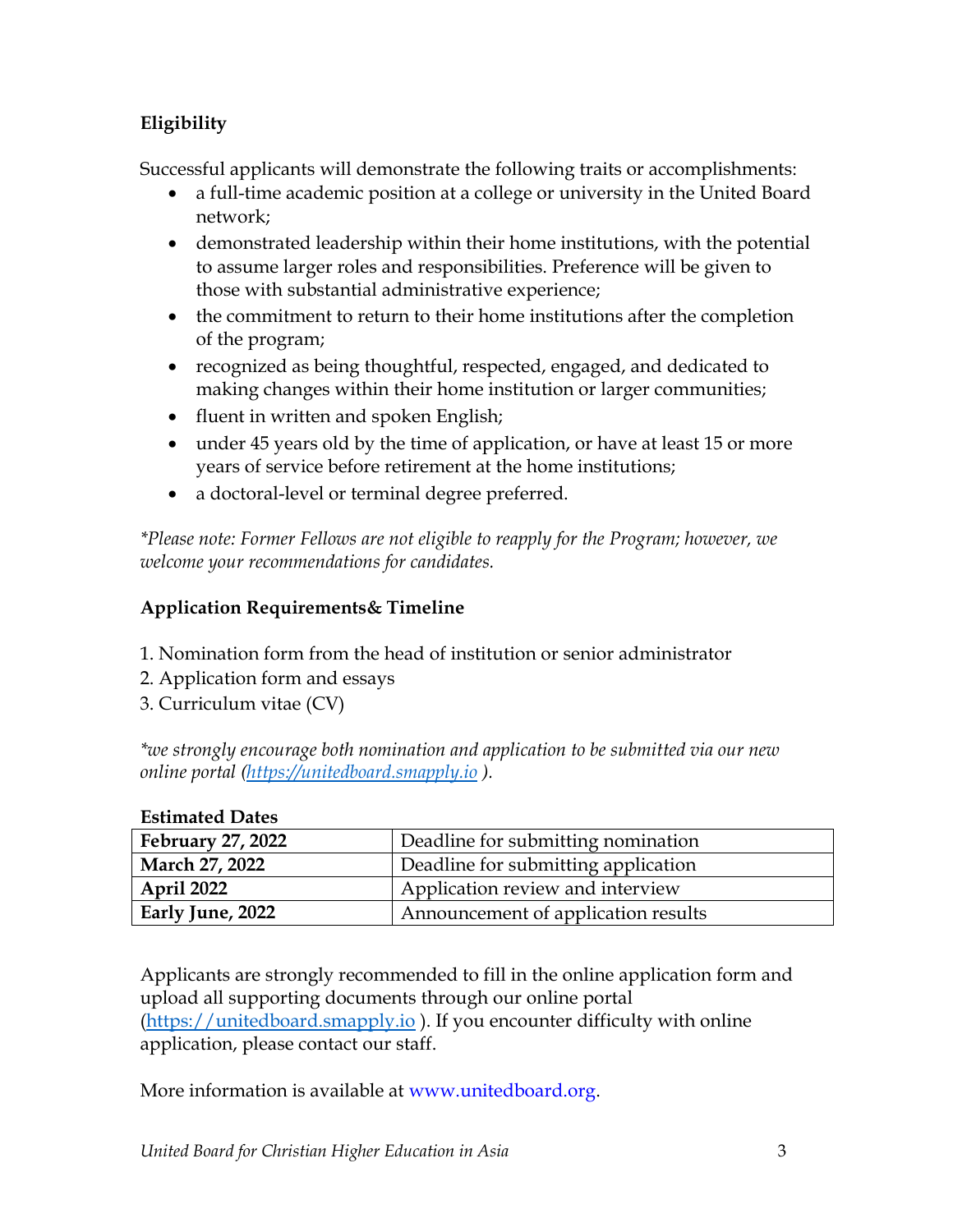### **Contact Information**

Ms. Vivica Xiong Director, Leadership Development United Board for Christian Higher Education in Asia 1/F Chung Chi College Administration Building The Chinese University of Hong Kong Shatin, Hong Kong Email: ubfellows@unitedboard.org Website: www.unitedboard.org

### **About the United Board**

The United Board is committed to education that develops the whole person – intellectually, spiritually, and ethically.

We draw strength from our Christian identity and values and our collaboration with Asian colleges and universities. Together we prepare individuals for lives of professional and personal fulfillment and meaningful service in community with others.

The United Board is a nongovernmental organization. We are registered as a taxexempt, nonprofit organization in the United States and as a public charity in Hong Kong.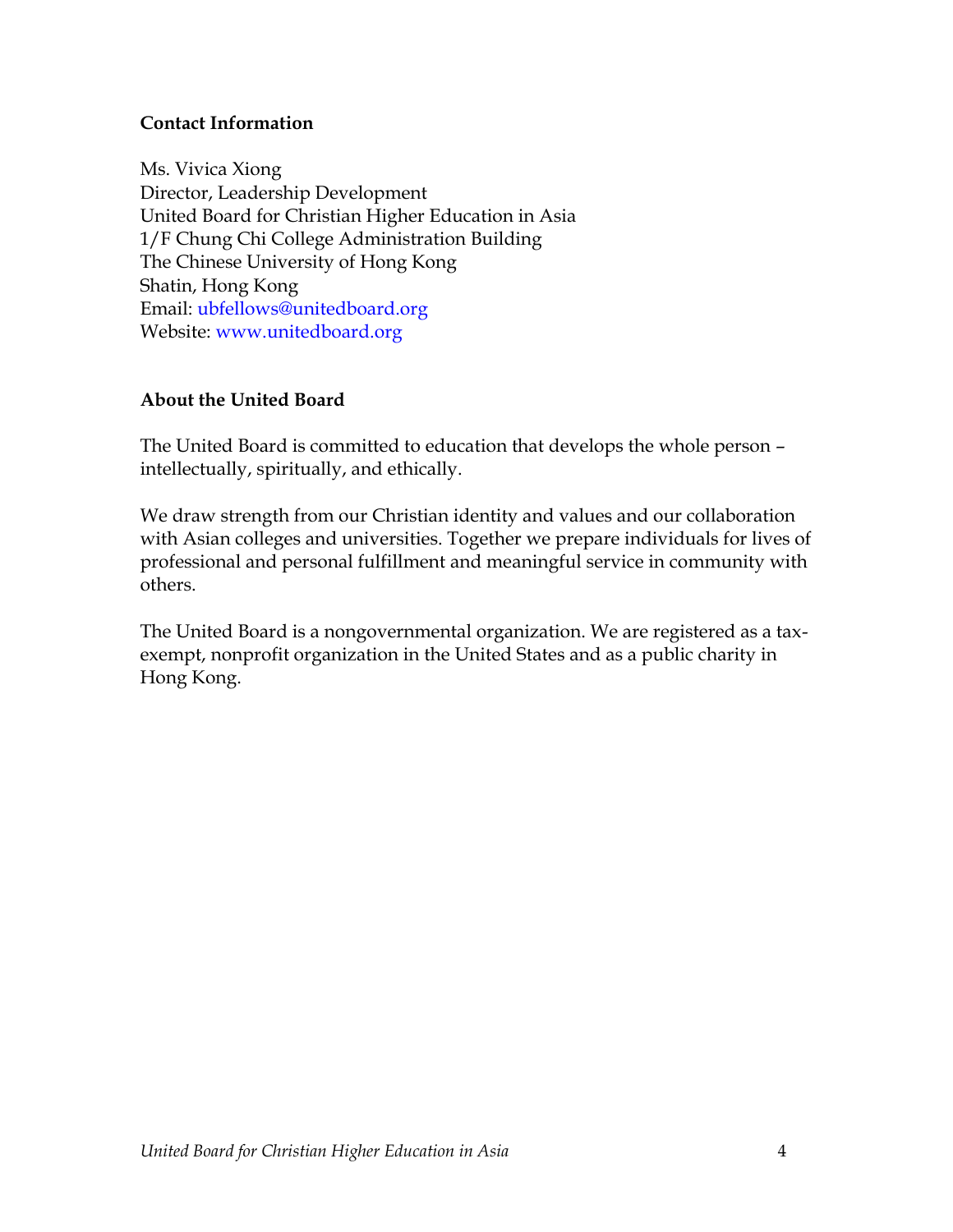#### **2022-2023 List of Eligible Institutions**

*If you are interested in this program but your institution is not on the list, please contact our staff at ubfellows@unitedboard.org regarding institutional eligibility.*

*Please note that eligible institutions should have sent participants to at least one of the United Board administered programs (not including webinars) in the past five years. Examples include: United Board Fellows Program, United Board Faculty Scholarship Program, Advanced Leadership Seminar, Whole Person Education Academy, and Project Grants Program.*

#### **Bangladesh**

Asian University for Women

### **Cambodia**

Pannasastra University of Cambodia Royal University of Phnom Penh

### **China**

Central China Normal University Fudan University Fujian Hwa Nan Women's College Fujian Normal University Ginling College, Nanjing Normal University Nanjing University Ocean University of China Shaanxi Normal University Shandong University Shanghai University Sichuan University Soochow University

### **Hong Kong**

Chung Chi College, The Chinese University of Hong Kong Hong Kong Baptist University Lingnan University The Chinese University of Hong Kong The Education University of Hong Kong The Hong Kong Polytechnic University The University of Hong Kong

### **India**

Bishop Heber College C.S.I Ewart Women Christian College (NEW)

*United Board for Christian Higher Education in Asia* 5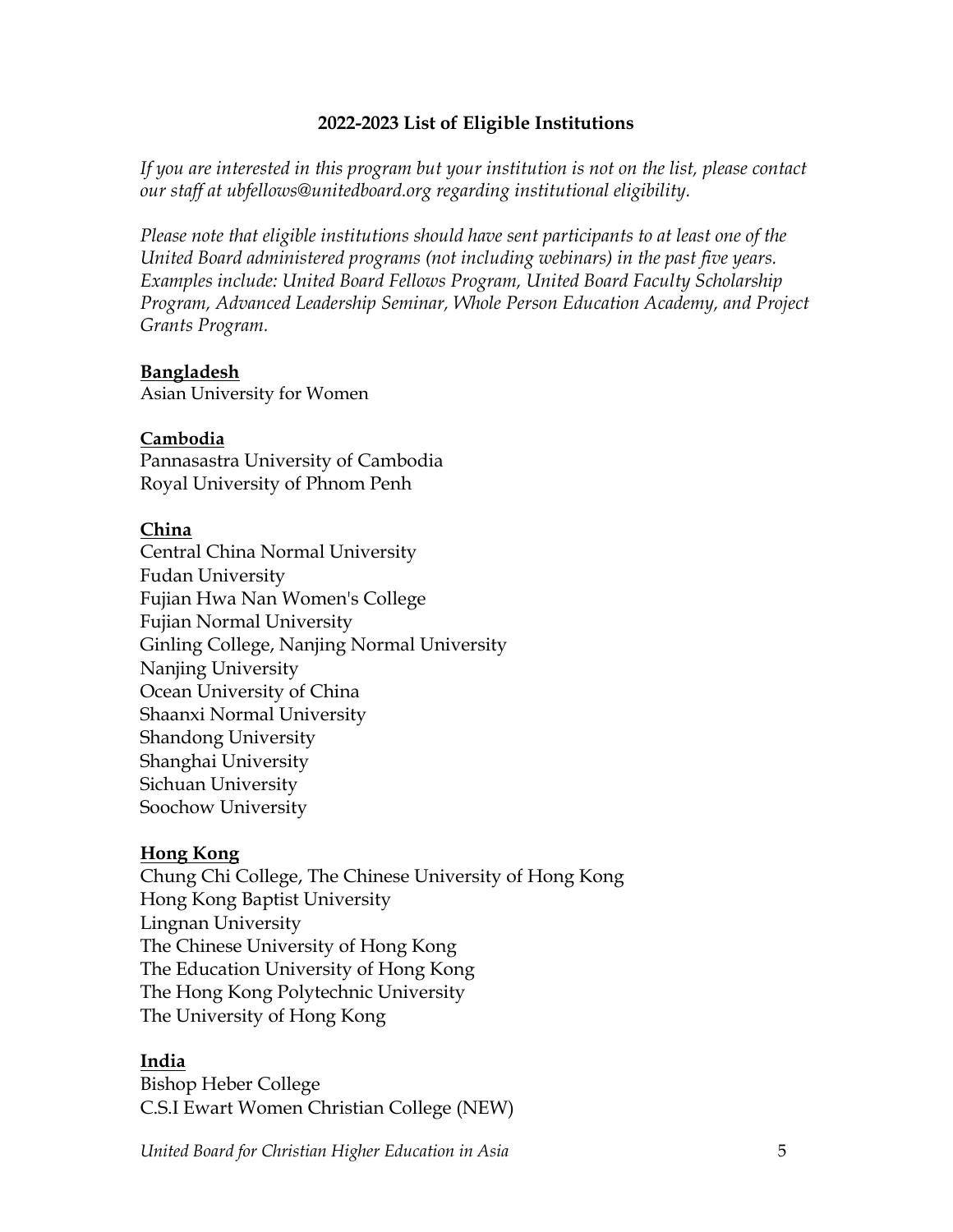CHRIST (Deemed to be University) Fatima College (NEW) Holy Cross College, Trichy (NEW) Lady Doak College Nesamony Memorial Christian College (NEW) Madras Christian College Maris Stella College, Vijayawada (NEW) Salesian College Scottish Church College St. Ann's College of Education St. Christopher's College of Education St. Aloysius College Stella Maris College The American College Union Christian College, Kerala Union Christian College, Shillong Women's Christian College, Chennai

#### **Indonesia**

Artha Wacana Christian University Atma Jaya University, Yogyakarta Duta Wacana Christian University Maranatha Christian University Petra Christian University Sam Ratulangi University Sanata Dharma University Satya Wacana Christian University Soegijapranata Catholic University

#### **Japan**

International Christian University Sophia University

#### **Myanmar**

Bago University Dagon University University of East Yangon Mandalay University Myanmar Institute of Theology Yangon University of Education

#### **Philippines**

Ateneo de Davao University

*United Board for Christian Higher Education in Asia*